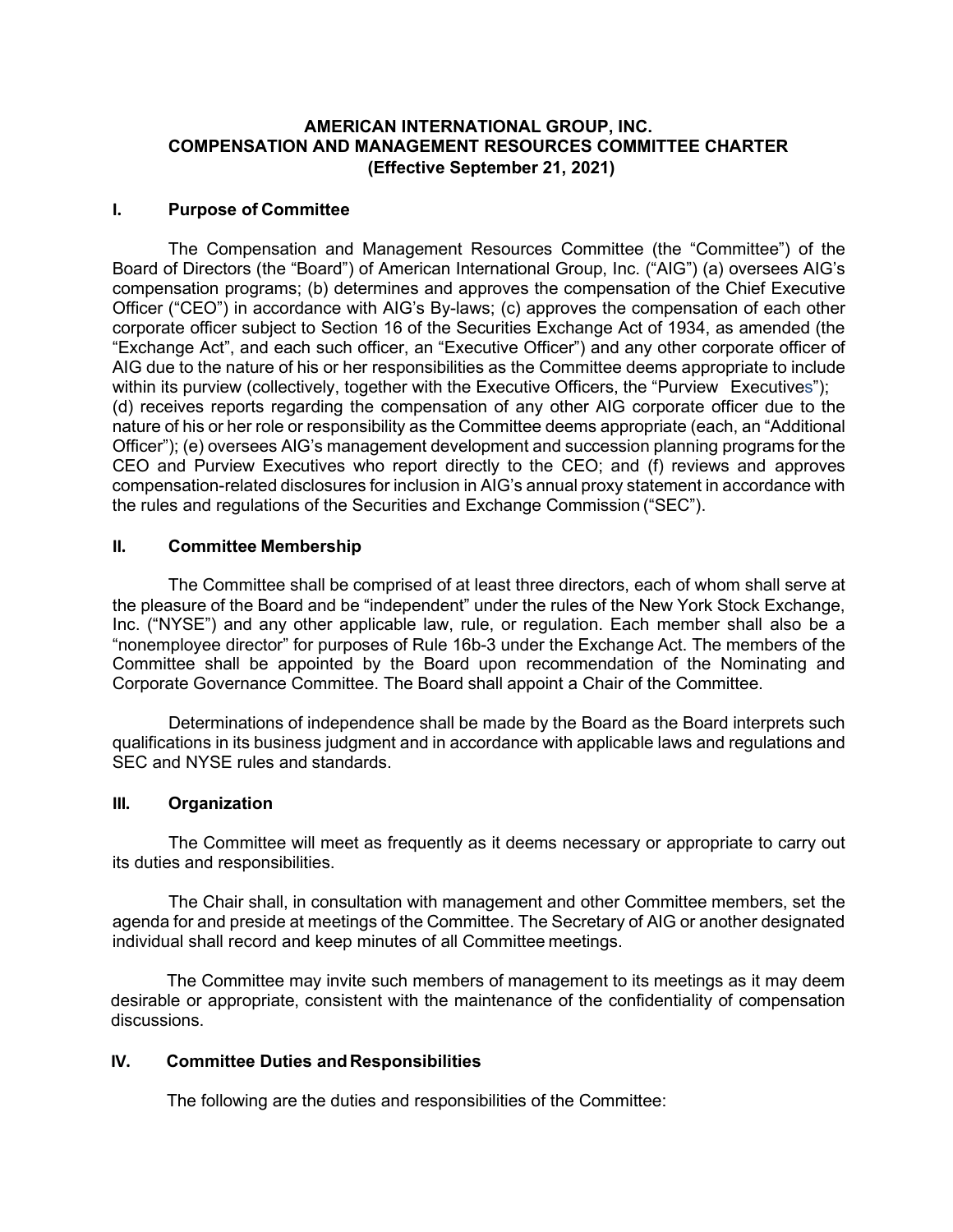- A. In consultation with senior management, to make recommendations to theBoard with regard to AIG's general compensation philosophy, oversee the development and implementation of AIG's compensation programs, and periodically receive reports on the competitiveness of the compensation programs.
- B. To (i) review and approve incentive award performance metrics and goals relevant to the compensation of the CEO and evaluate the CEO's performance in light of those goals and objectives; and (ii) based on this evaluation, either as a committee or together with the other independent directors (as directed by the Board), determine and approve the CEO's compensation, including salary, bonus, incentive or equity compensation, and any special benefits and executive perquisites as well as any hiring and severance or similar termination payments proposed to be made by AIG to any prospective, current or former CEO.
- C. To review and approve the incentive award performance metrics relevant to the compensation of other Purview Executives and, based on the recommendations of the CEO, approve the compensation of each other Purview Executive, including salary, bonus, incentive or equity compensation and any special benefits and executive perquisites, as well as any hiring and severance or similar termination payments proposed to be made by AIG to any prospective, current or former Purview Executive.
- D. To receive annual reports regarding the compensation of each Additional Officer, including salary, bonus and incentive or equity compensation.
- E. To approve grants pursuant to equity compensation plans, and to make recommendations to the Board with respect to any new equity compensation plan or any material change to an existing equity compensation plan where shareholder approval is required.
- F. To oversee the assessment of the risks related to AIG's compensation policies and programs applicable to officers and employees, and review the results of the assessment.To oversee AIG's employee compensation programs below the Purview Executive level.
- G. To oversee any pension, savings or employee benefit plan applicable to the employees of AIG.
- H. To review the compliance of the Executive Officers with AIG's Stock Ownership Guidelines.
- I. To (i) prepare any report or other disclosure required to be prepared by the Committee pursuant to the rules of the SEC for inclusion in AIG's annual proxy statement or Annual Report on Form 10-K, as applicable; and (ii) review and discuss with management the Compensation Discussion & Analysis ("CD&A") to be included in AIG's annual proxy statement or Annual Report on Form 10-K, as applicable, and, on the basis of such review and discussion, recommend to the Board whether the CD&A should be included in such filing.